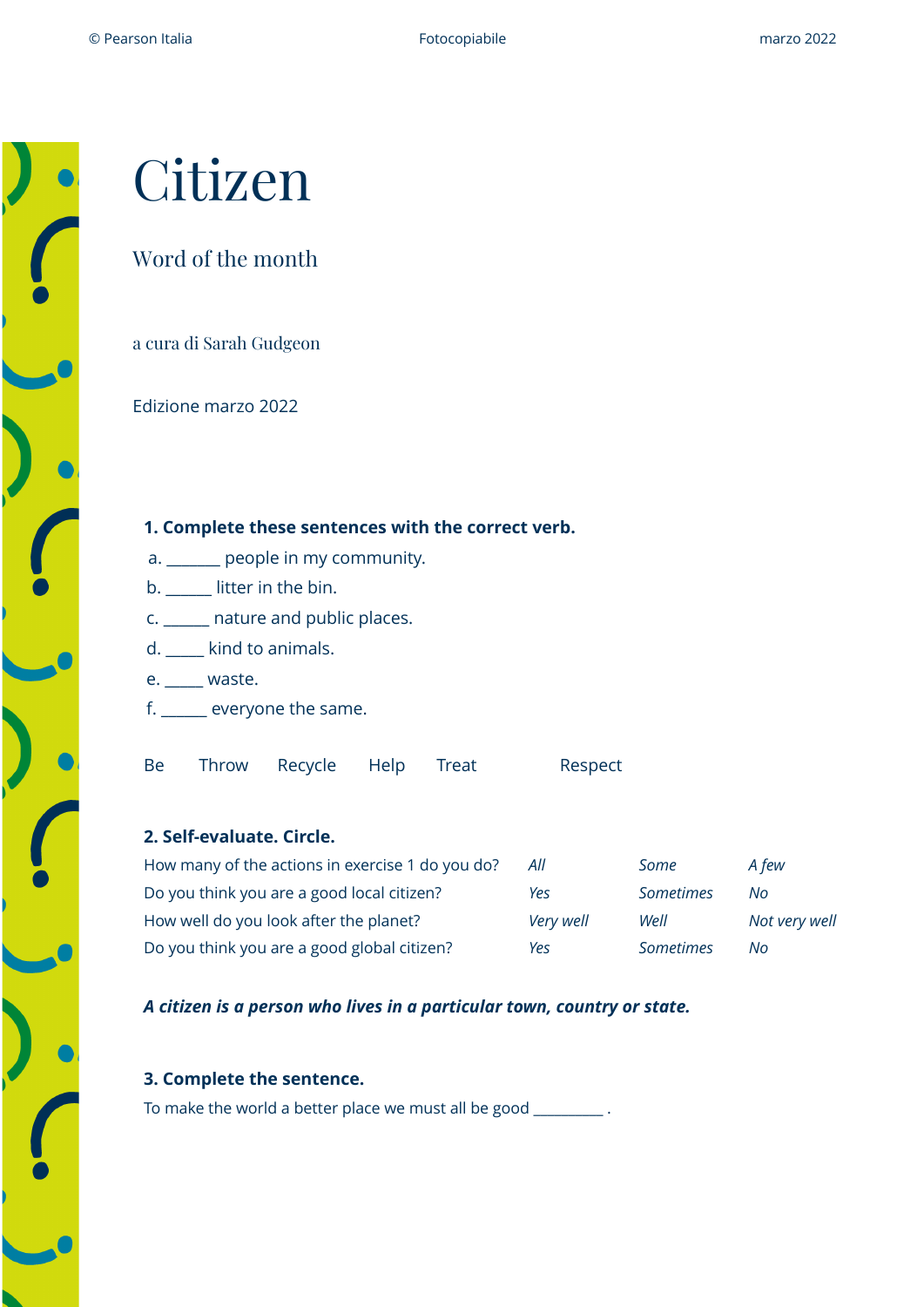| 4.<br>ci                                 |
|------------------------------------------|
|                                          |
| 5.                                       |
|                                          |
| $\sqrt{ }$<br>$\mathsf{C}$<br>$\sqrt{ }$ |
|                                          |
|                                          |
| Г                                        |
|                                          |
|                                          |
|                                          |
|                                          |

| 4. In groups brainstorm all the things you can do to be better local and global<br>citizens.                                                        |
|-----------------------------------------------------------------------------------------------------------------------------------------------------|
| 5. Write and sign a class pact.                                                                                                                     |
| Citizen Pact                                                                                                                                        |
| We, the students of class _______ want to be good<br>citizens.<br>,我们也不能在这里的时候,我们也不能在这里的时候,我们也不能会在这里的时候,我们也不能会在这里的时候,我们也不能会在这里的时候,我们也不能会在这里的时候,我们也不 |
| Date: Signed:                                                                                                                                       |